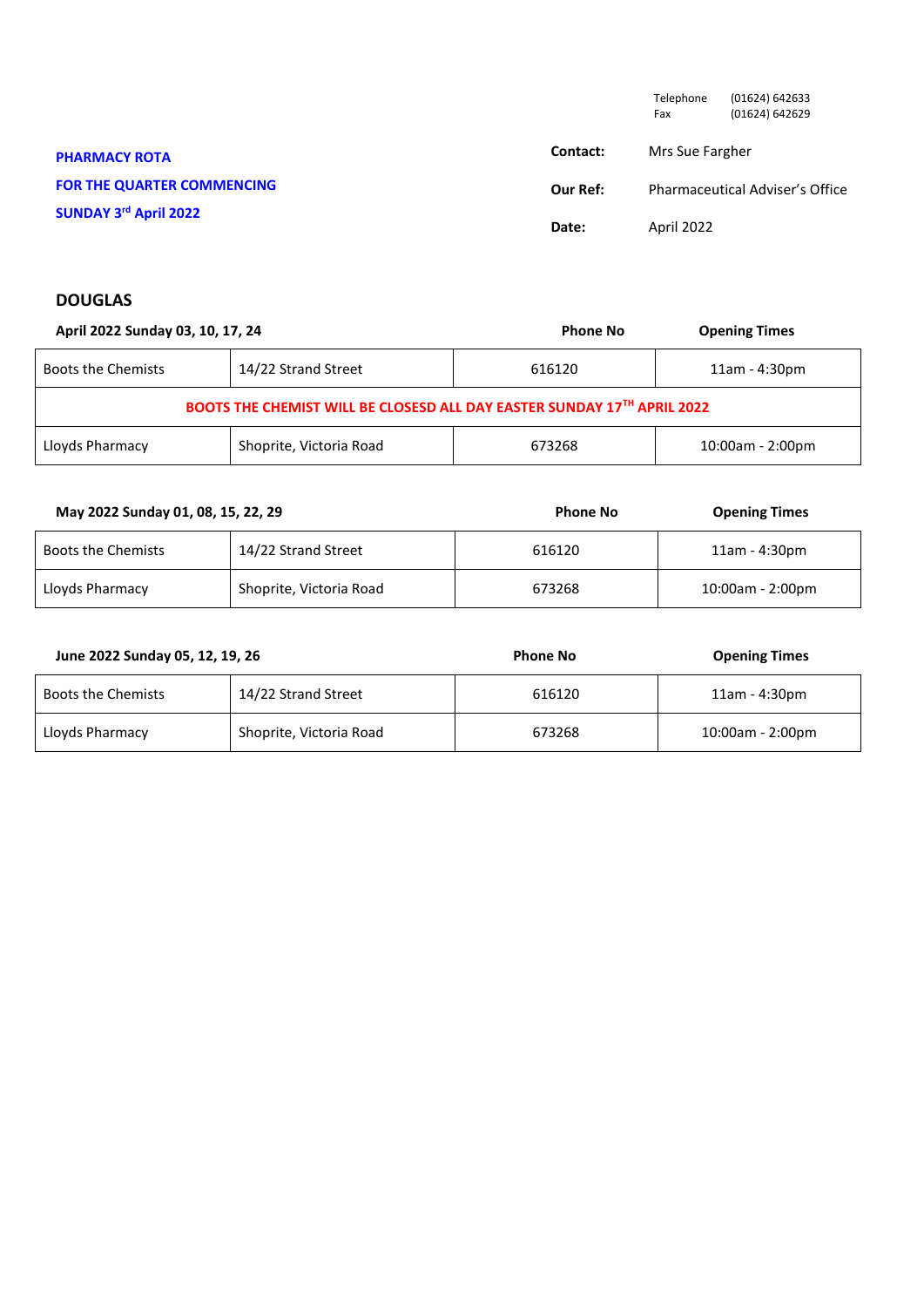### **April 2022**

| Sunday 03 April               | Clear Pharmacy        | Darnills Complex, Station Road, Port Erin           | 832139 |
|-------------------------------|-----------------------|-----------------------------------------------------|--------|
| Sunday 10 April               | Clear Pharmacy        | Helmshore House, Bay View Road, Port St Mary        | 832128 |
| <b>Good Friday 15 April</b>   | <b>NO COVER</b>       |                                                     |        |
| <b>Easter Sunday 17 April</b> | <b>Clear Pharmacy</b> | <b>Darnills Complex, Station Road, Port Erin</b>    | 832139 |
| <b>Easter Monday 18 April</b> | <b>Clear Pharmacy</b> | <b>Helmshore House, Bay View Road, Port St Mary</b> | 832128 |
| <b>Sunday 24 April</b>        | <b>NO COVER</b>       |                                                     |        |

| <b>May 2022</b>      |                       | 12 $n$ oon $-$ 1:00pm                               | <b>Phone No</b> |
|----------------------|-----------------------|-----------------------------------------------------|-----------------|
| Sunday 01 May        | Clear Pharmacy        | Darnills Complex, Station Road, Port Erin           | 832139          |
| <b>Monday 02 May</b> | <b>Clear Pharmacy</b> | <b>Helmshore House, Bay View Road, Port St Mary</b> | 832128          |
| <b>Sunday 08 May</b> |                       | <b>NO COVER</b>                                     |                 |
| Sunday 15 May        | Clear Pharmacy        | Darnills Complex, Station Road, Port Erin           | 832139          |
| Sunday 22 May        | Clear Pharmacy        | Helmshore House, Bay View Road, Port St Mary        | 832128          |
| <b>Sunday 29 May</b> |                       | <b>NO COVER</b>                                     |                 |

| <b>June 2022</b>        |                       | 12 $n$ oon $-$ 1:00pm                               | <b>Phone No</b> |
|-------------------------|-----------------------|-----------------------------------------------------|-----------------|
| <b>Thursday 02 June</b> | <b>Clear Pharmacy</b> | <b>Darnills Complex, Station Road, Port Erin</b>    | 832139          |
| <b>Friday 03 June</b>   | <b>Clear Pharmacy</b> | <b>Helmshore House, Bay View Road, Port St Mary</b> | 832128          |
| <b>Sunday 05 June</b>   |                       | <b>NO COVER</b>                                     |                 |
| <b>Friday 10 June</b>   | <b>Clear Pharmacy</b> | <b>Darnills Complex, Station Road, Port Erin</b>    | 832139          |
| Sunday 12 June          | Clear Pharmacy        | Helmshore House, Bay View Road, Port St Mary        | 832128          |
| <b>Sunday 19 June</b>   |                       | <b>NO COVER</b>                                     |                 |
| Sunday 26 June          | Clear Pharmacy        | Darnills Complex, Station Road, Port Erin           | 832139          |

## **LAXEY**

Sundays and Public Holidays No rota arrangements

## **ONCHAN**

Sundays and Public Holidays No rota arrangements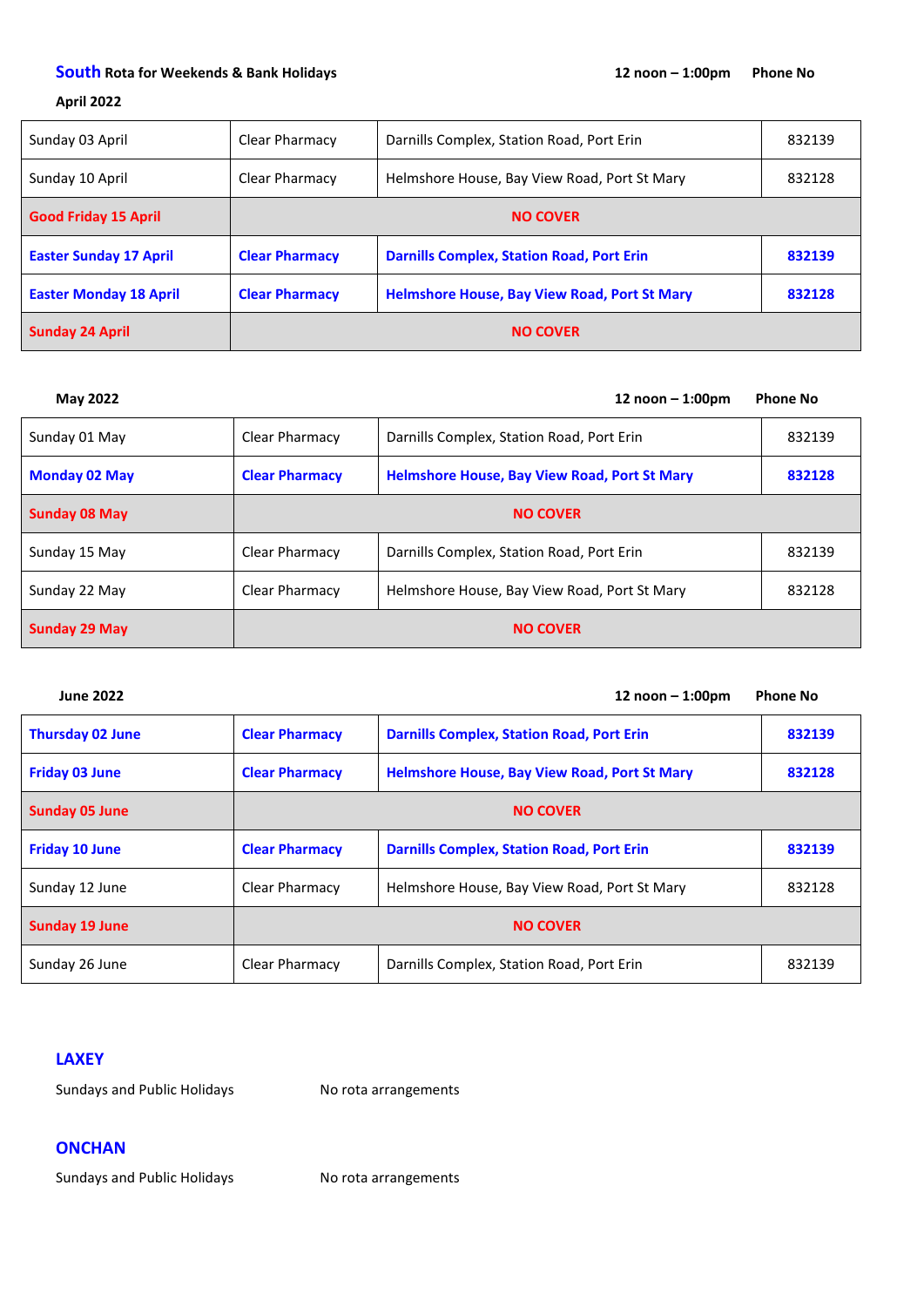# **PEEL Rota for Weekends & Bank Holidays 12 noon – 1:00pm**

## **April 2022**

| Sunday 03 April               | Clear Pharmacy | 8-10 Atholl Place         | Phone No 842264        |
|-------------------------------|----------------|---------------------------|------------------------|
| Sunday 10 April               | Clear Pharmacy | 6-8 Michael Street        | Phone No 843130        |
| <b>Good Friday 15 April</b>   | Clear Pharmacy | <b>6-8 Michael Street</b> | <b>Phone No 843130</b> |
| <b>Easter Sunday 17 April</b> | Clear Pharmacy | 8-10 Atholl Place         | <b>Phone No 842264</b> |
| <b>Easter Monday 18 April</b> | Clear Pharmacy | 8-10 Atholl Place         | <b>Phone No 842264</b> |
| Sunday 24 April               | Clear Pharmacy | 6-8 Michael Street        | Phone No 843130        |

| <b>May 2022</b>      |                |                          | 12 $n$ oon $-$ 1:00pm  |
|----------------------|----------------|--------------------------|------------------------|
| Sunday 01 May        | Clear Pharmacy | 8-10 Atholl Place        | <b>Phone No 842264</b> |
| <b>Monday 02 May</b> | Clear Pharmacy | <b>8-10 Atholl Place</b> | <b>Phone No 842264</b> |
| Sunday 08 May        | Clear Pharmacy | 6-8 Michael Street       | Phone No 843130        |
| Sunday 15 May        | Clear Pharmacy | 8-10 Atholl Place        | Phone No 842264        |
| Sunday 22 May        | Clear Pharmacy | 6-8 Michael Street       | Phone No 843130        |
| Sunday 29 May        | Clear Pharmacy | 8-10 Atholl Place        | Phone No 842264        |

## **June 2022 12 noon – 1:00pm**

| <b>Thursday 02 June</b> | Clear Pharmacy | 8-10 Atholl Place        | <b>Phone No 842264</b> |
|-------------------------|----------------|--------------------------|------------------------|
| <b>Friday 03 June</b>   | Clear Pharmacy | <b>8-10 Atholl Place</b> | <b>Phone No 842264</b> |
| Sunday 05 June          | Clear Pharmacy | 6-8 Michael Street       | Phone No 843130        |
| <b>Friday 10 June</b>   | Clear Pharmacy | 8-10 Atholl Place        | <b>Phone No 842264</b> |
| Sunday 12 June          | Clear Pharmacy | 8-10 Atholl Place        | Phone No 842264        |
| Sunday 19 June          | Clear Pharmacy | 6-8 Michael Street       | Phone No 843130        |
| Sunday 26 June          | Clear Pharmacy | 8-10 Atholl Place        | Phone No 842264        |